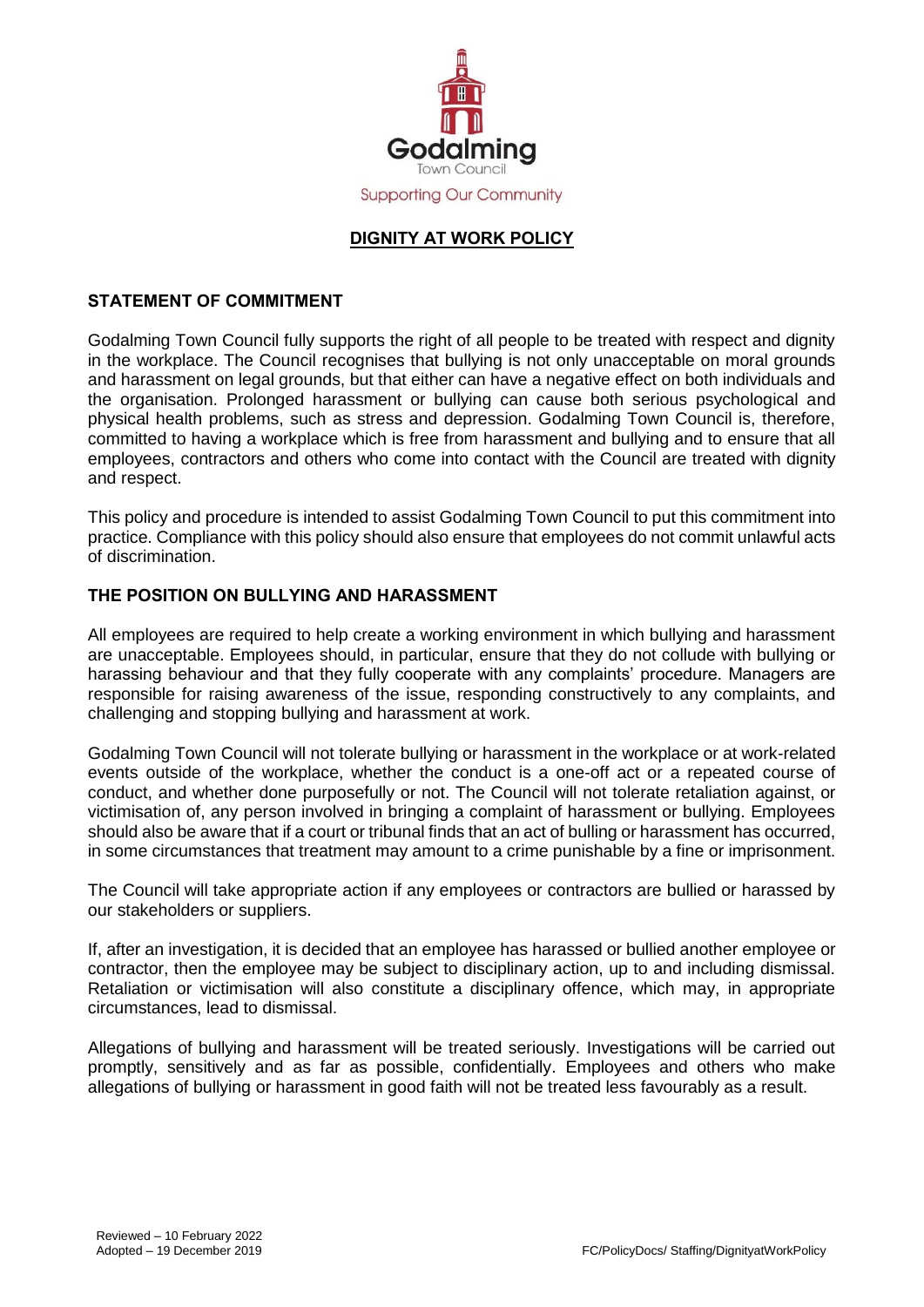### **WHAT TYPE OF TREATMENT AMOUNTS TO BULLYING OR HARASSMENT?**

Bullying and harassment may occur 'face-to-face', in meetings, through written communications including email, by telephone and through automatic supervision methods.

**Bullying** is generally behaviour that is identified as a misuse of power. Bullying is primarily intimidating in nature, but may also be insulting, offensive or malicious. It is frequently recognised through the abuse or misuse of power through means intended to undermine, humiliate, denigrate or create a detriment for the employee. Bullying may occur as an isolated incident, but is commonly persistent.

**Harassment** is unwanted conduct related to relevant protected characteristics, which include, but are not limited to, marriage and civil partnership, pregnancy and maternity, sex, gender identity, race (which includes colour, nationality and ethnic or national origins), disability, sexual orientation, religion or belief, physical characteristics and age, that:

- has the purpose of violating a person's dignity or creating an intimidating, hostile, degrading, humiliating or offensive environment for that person; or
- is reasonably considered by that person to have the effect of violating their dignity or of creating an intimidating, hostile, degrading, humiliating or offensive environment for them, even if this effect was not intended by the person responsible for the conduct.

#### Examples of **bullying and harassment** include (but are not limited to):

- spreading malicious rumours, or verbal abuse or offensive comments, jokes or pranks related to age, disability, gender re-assignment, marriage, civil partnership, pregnancy, maternity, race, religion, belief, sex or sexual orientation;
- deliberate exclusion from conversations or work activities;
- unfair treatment;
- rifling through, hiding or damaging personal property;
- unwelcome sexual advances lewd or suggestive comments, touching, standing too close, display of offensive materials;
- subjecting a person to humiliation or ridicule, belittling their efforts, often in front of others;
- preventing individuals progressing by intentionally blocking promotion or training opportunities;
- physical abuse such as hitting, pushing or jostling;
- abusing a position of power

(this list is not exhaustive)

It is important to note that bullying does not include appropriate criticism of an employee's behaviour or proper performance management.

It is important to recognise that conduct which one person may find acceptable, another may find totally unacceptable. All employees must, therefore, treat their colleagues with respect and appropriate sensitivity.

#### **PREVENTION OF BULLYING AND HARASSMENT**

### **What should an employee do if they feel that they are being Bullied or Harassed by a Stakeholder or Supplier (as opposed to a colleague)?**

If an employee is being bullied or harassed by someone with whom they have come into contact with at work, they must raise this with the Town Clerk (or the Chair or Vice Chair of the Staffing Committee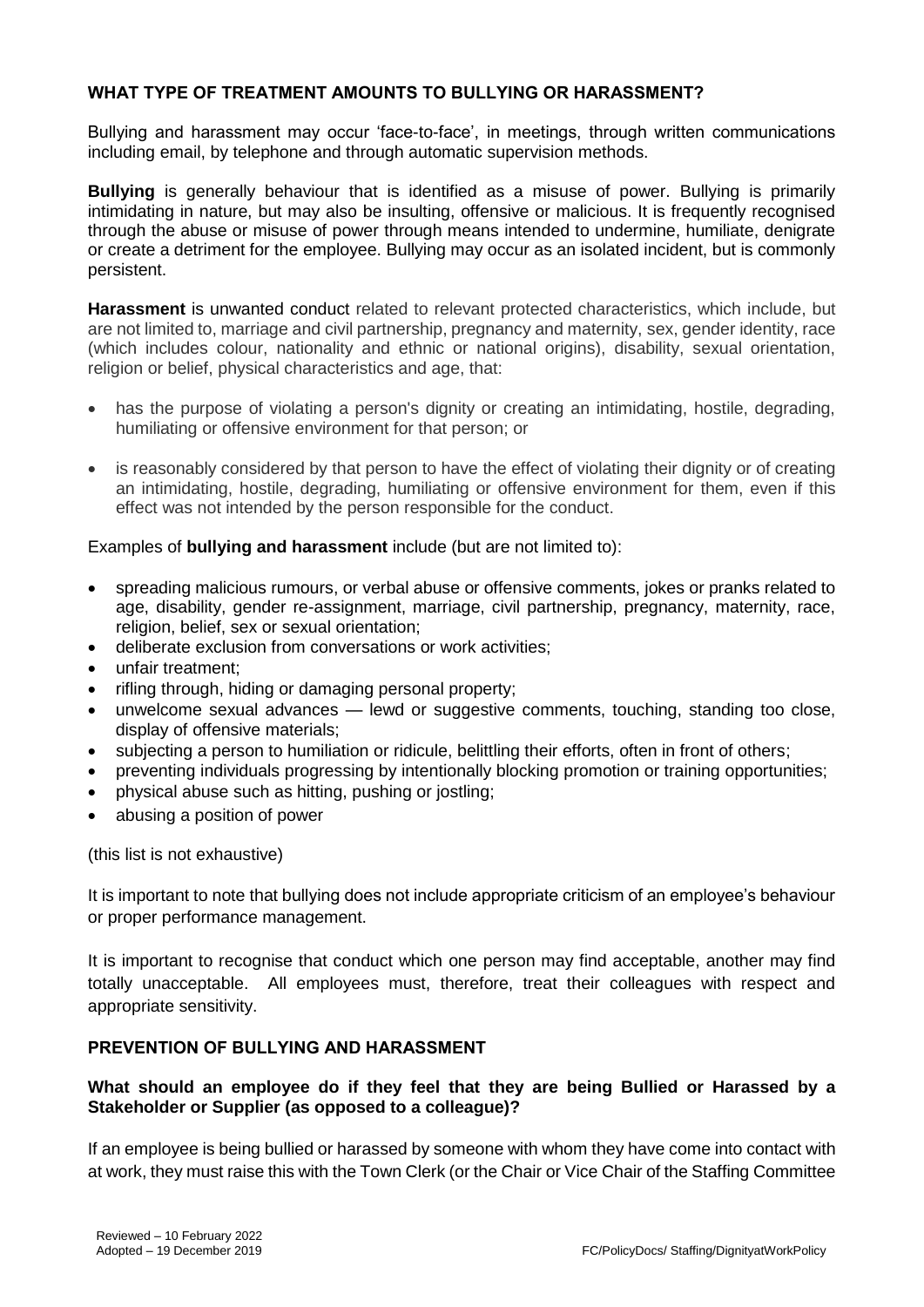in the case of the Town Clerk) in the first instance. A decision will then be made as to how best to deal with the situation, in consultation with the employee who has raised the concern.

### **What should an employee do if they are being Bullied or Harassed by a Colleague?**

If an employee is being bullied or harassed by another employee or contractor, there are two possible avenues for the individual to consider, informal or formal.

#### **Informal Approach**

If an employee is being bullied or harassed by another employee or contractor, the employee may be able to resolve the situation independently by informing the perpetrator(s) that their behaviour is unacceptable, contrary to the Council's policy and must stop immediately. Alternatively, it may be that the individual may obtain support from a colleague.

In either case, the employee can approach the Town Clerk for advice and support. If the employee being bullied or harassed is the Town Clerk, he/she can approach the Chair or Vice Chair of the Staffing Committee for advice and support. If the above approach is unsuccessful or if the employee does not want to try to resolve the situation in this way, or if the employee is being bullied by the Town Clerk, the employee should raise the issue with the Chair or Vice Chair of the Staffing Committee. The request for help will be treated confidentially.

The Chair of the Staffing Committee or the Town Clerk will discuss with the employee the option of trying to resolve the situation informally by:

- informing the alleged perpetrator(s), without prejudging the matter, that there has been a complaint that their behaviour is having an adverse effect on a fellow employee;
- that such behaviour is contrary to the Council's policy;
- that the continuation of such behaviour could amount to a serious disciplinary offence.

It may be possible for the Town Clerk, Chair or Vice Chair of the Staffing Committee to have this conversation with the alleged perpetrator. The Town Clerk, Chair or Vice Chair of the Staffing Committee will only share information that has been agreed with the employee. Complete anonymity cannot always be guaranteed in all circumstances as the employee may be identifiable from the matter being discussed. The Town Clerk, Chair or Vice Chair of the Staffing Committee will also ensure that the perpetrator is aware that the conversation is confidential.

In certain circumstances the Council may be able to involve a neutral third party (a mediator) to facilitate a resolution of the problem. The Town Clerk, Chair or Vice Chair of the Staffing Committee will discuss this with the employee if it is appropriate.

If the complaint is resolved informally, the alleged perpetrator(s) will not be subject to disciplinary sanctions. However, in exceptional circumstances (such as a serious allegation of sexual or racial harassment, or in cases where a problem has happened before) the Council may decide to investigate further and take more formal action notwithstanding that the matter had been raised informally. The Council will consult with the employee before taking this step.

#### **Raising a Formal Complaint**

If informal resolution is unsuccessful or inappropriate, the employee can make a formal complaint through the Grievance Procedure.

The alleged perpetrator(s) would normally need to be informed of the name of the employee making the complaint and the details of the grievance in order for the issue to be investigated properly. However, the Council will carry out the investigation as confidentially and sensitively as possible. When carrying out any reviews or monitoring, an individual's personal data must be handled in accordance with the Data Protection Policy.